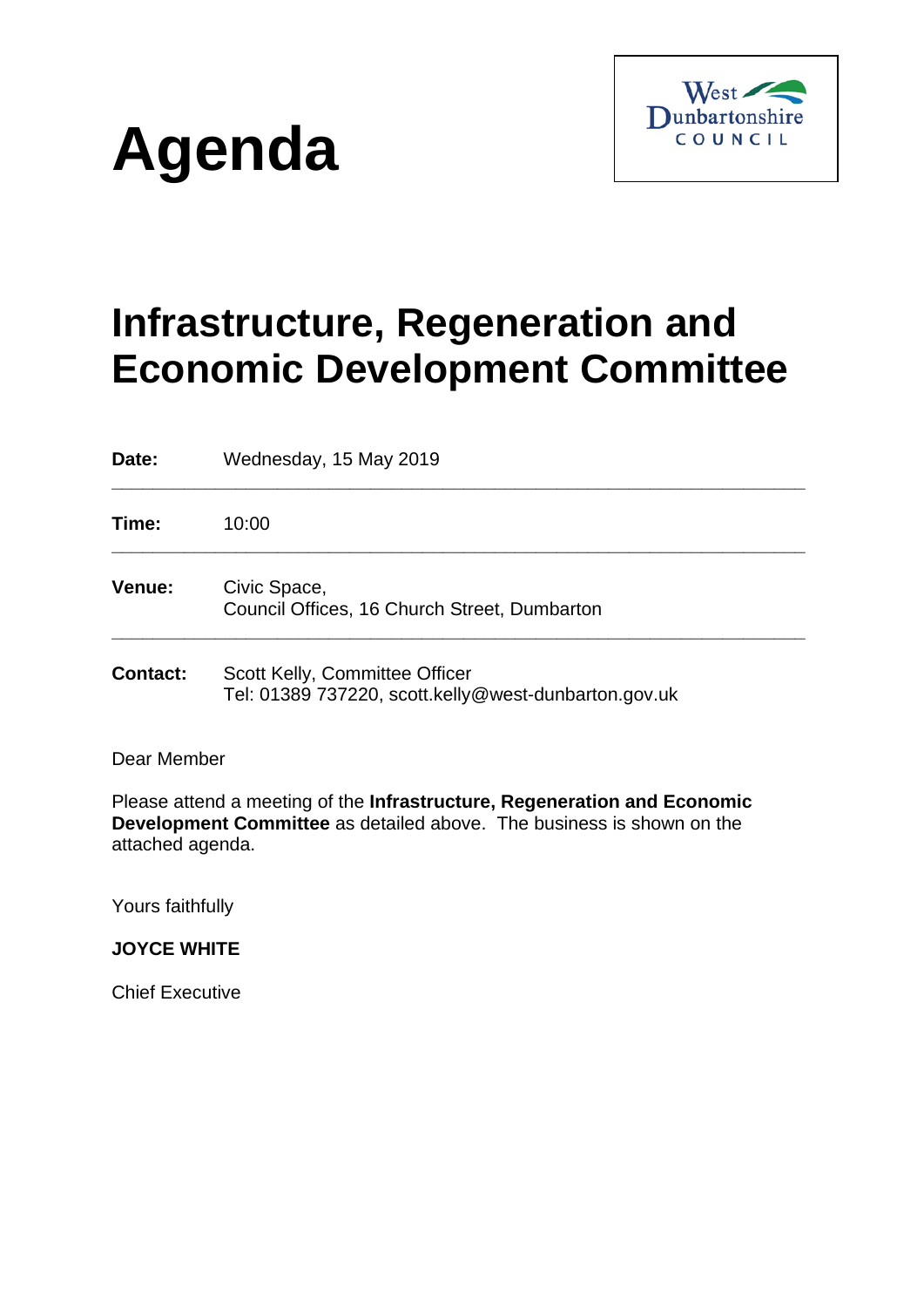Distribution:-

Councillor Iain McLaren (Chair) Councillor Marie McNair (Vice Chair) Councillor Gail Casey Councillor Karen Conaghan Councillor Diane Docherty Provost William Hendrie Councillor Caroline McAllister Councillor David McBride Councillor Jonathan McColl Councillor John Mooney Councillor Lawrence O'Neill Councillor Martin Rooney

All other Councillors for information

Chief Executive Strategic Director of Regeneration, Environment and Growth

Date of Issue: 1 May 2019

# **Audio Streaming**

Please note: the sound from this meeting may be recorded for live and subsequent audio streaming via the Council's internet site. At the start of the meeting, the Chair will confirm if all or part of the meeting is being audio streamed.

Audio recordings of the meeting (including the attendance or contribution of any party participating or making a contribution) will be published on the Council's website and the Council's host's webcast/audio stream platform.

You should be aware that the Council is a Data Controller under the General Data Protection Regulation. Data collected during this audio stream will be retained in accordance with the Council's Privacy Notice<sup>\*</sup> and Retention Schedules including, but not limited to, for the purpose of keeping historical records and making those records available via the Council's internet site.

If you have any queries regarding this and, in particular, if you believe that use and/or storage of any particular information would cause, or be likely to cause, substantial damage or distress to any individual, please contact Peter Hessett, Strategic Lead – Regulatory on 01389 - 737800.

\*http://www.west-dunbarton.gov.uk/privacy/privacy-notice/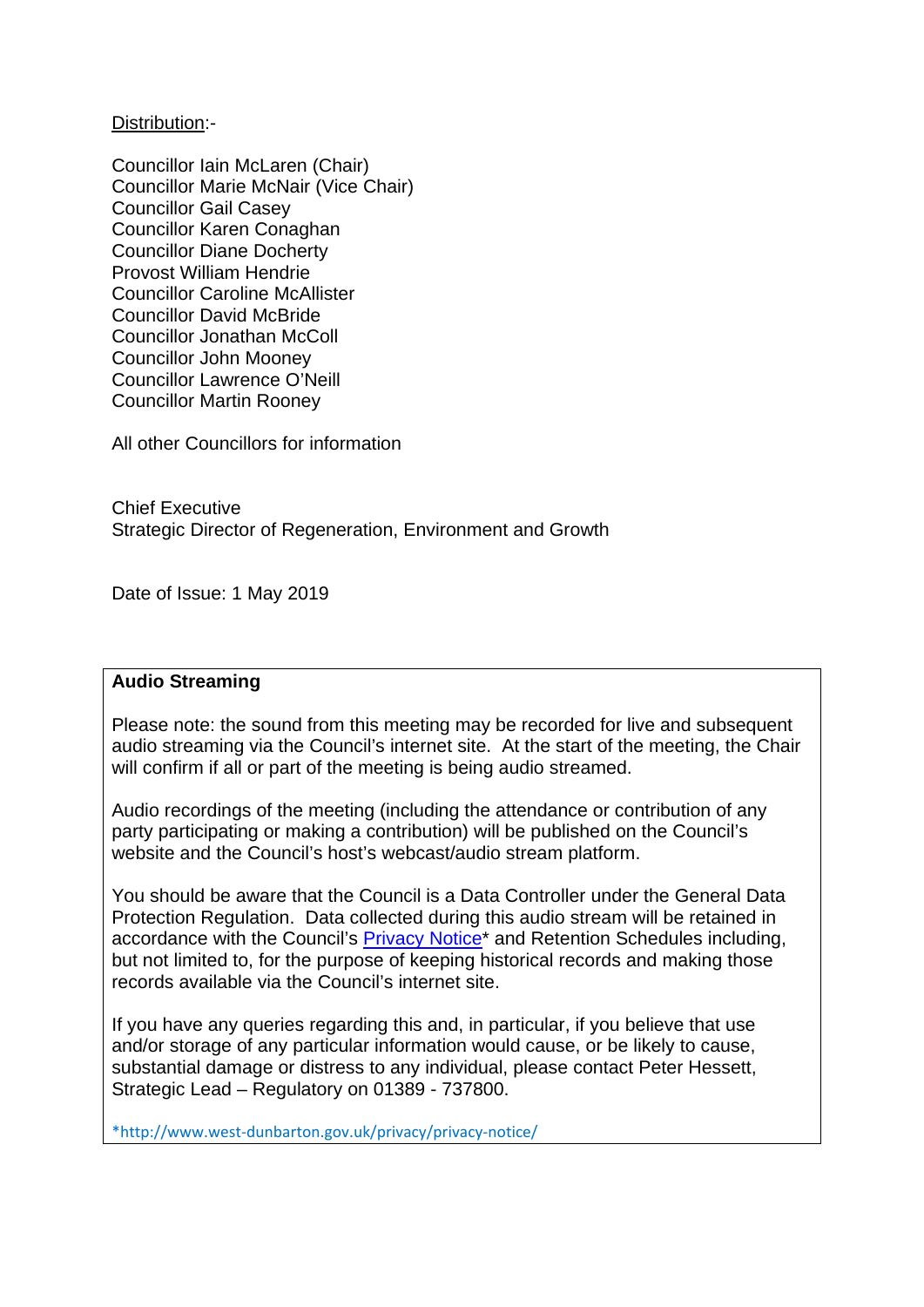#### **INFRASTRUCTURE, REGENERATION AND ECONOMIC DEVELOPMENT COMMITTEE**

# **WEDNESDAY, 15 MAY 2019**

# **AGENDA**

# **1 STATEMENT BY CHAIR – AUDIO STREAMING**

The Chair will be heard in connection with the above.

# **2 APOLOGIES**

#### **3 DECLARATIONS OF INTEREST**

Members are invited to declare if they have an interest in any of the items of business on this agenda and the reasons for such declarations.

#### **4 MINUTES OF PREVIOUS MEETING 7 – 9**

Submit, for approval as a correct record the Minutes of Meeting of the Infrastructure, Regeneration and Economic Development Committee held on 13 February 2019.

# **5 OPEN FORUM**

The Committee is asked to note that no open forum questions have been submitted by members of the public.

# **6 REGENERATION DELIVERY PLAN 2019-20 11 – 52**

Submit report by the Strategic Lead – Regeneration presenting the 2019/20 Delivery Plan for Regeneration and the year-end progress report for the 2018/19 Delivery Plan which was agreed by the Committee at its meeting on 30 May 2018.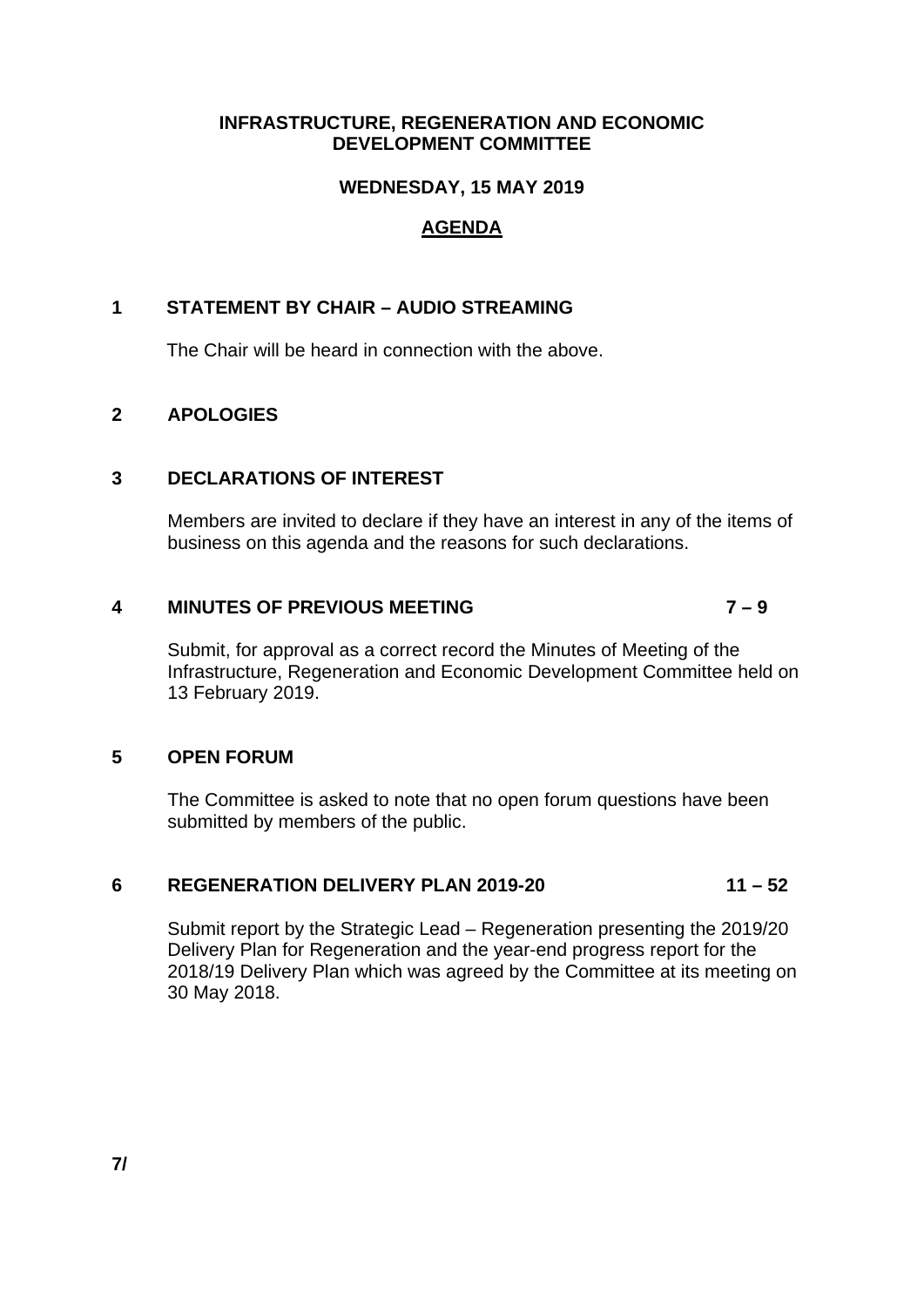# **7 2019/20 DELIVERY PLANS - ENVIRONMENT AND 53 – 107 NEIGHBOURHOOD AND SHARED SERVICES ROADS AND TRANSPORTATION**

Submit report by the Strategic Leads – Environment and Neighbourhood and Shared Services Roads and Transportation presenting the year-end progress on the 2018/19 Environment and Neighbourhood Delivery Plan, including Roads and Transportation, and separate 2019/20 Delivery Plans for the Environment and Neighbourhood and Roads and Transportation strategic lead areas.

# **8 WEST OF SCOTLAND LOAN FUND LIMITED 109 – 114**

Submit report by the Strategic Lead – Regeneration providing an update on the current status of the West of Scotland Loan Fund Ltd and the intention of its Board to wind-up the company, and seeking approval to amend the Articles of Association of Business Loans Scotland Ltd.

# **9 SCOTTISH GOVERNMENT TOWN CENTRE FUND 115 – 118**

Submit report by the Strategic Lead – Regeneration providing information on the Scottish Government Town Centre Fund 2019/20 and recent discussions and consultations on the use of the Fund in West Dunbartonshire.

#### **10 REGENERATION OF GLENCAIRN HOUSE, DUMBARTON 119 – 242 AND THE CREATION OF A DUMBARTON COMMUNITY ARCHIVE**

Submit report by the Strategic Lead – Communications, Culture and Communities provides details on proposals to regenerate Dumbarton's Glencairn House by adapting the building to house a new library and museum and find an alternative use for the existing Dumbarton Library building that will capitalise on its location and history and make better use of the Council's heritage and archive.

# **11 SALE OF SITES 11 & 12 LEVENBANK ROAD, JAMESTOWN 243 – 246 G83 8BZ**

Submit report by the Strategic Lead – Regeneration advising on the outcome of negotiations in relation to disposal of Sites 11 & 12, Levenbank Road, Jamestown to the existing tenant and adjacent landower Mr Thomas Mather.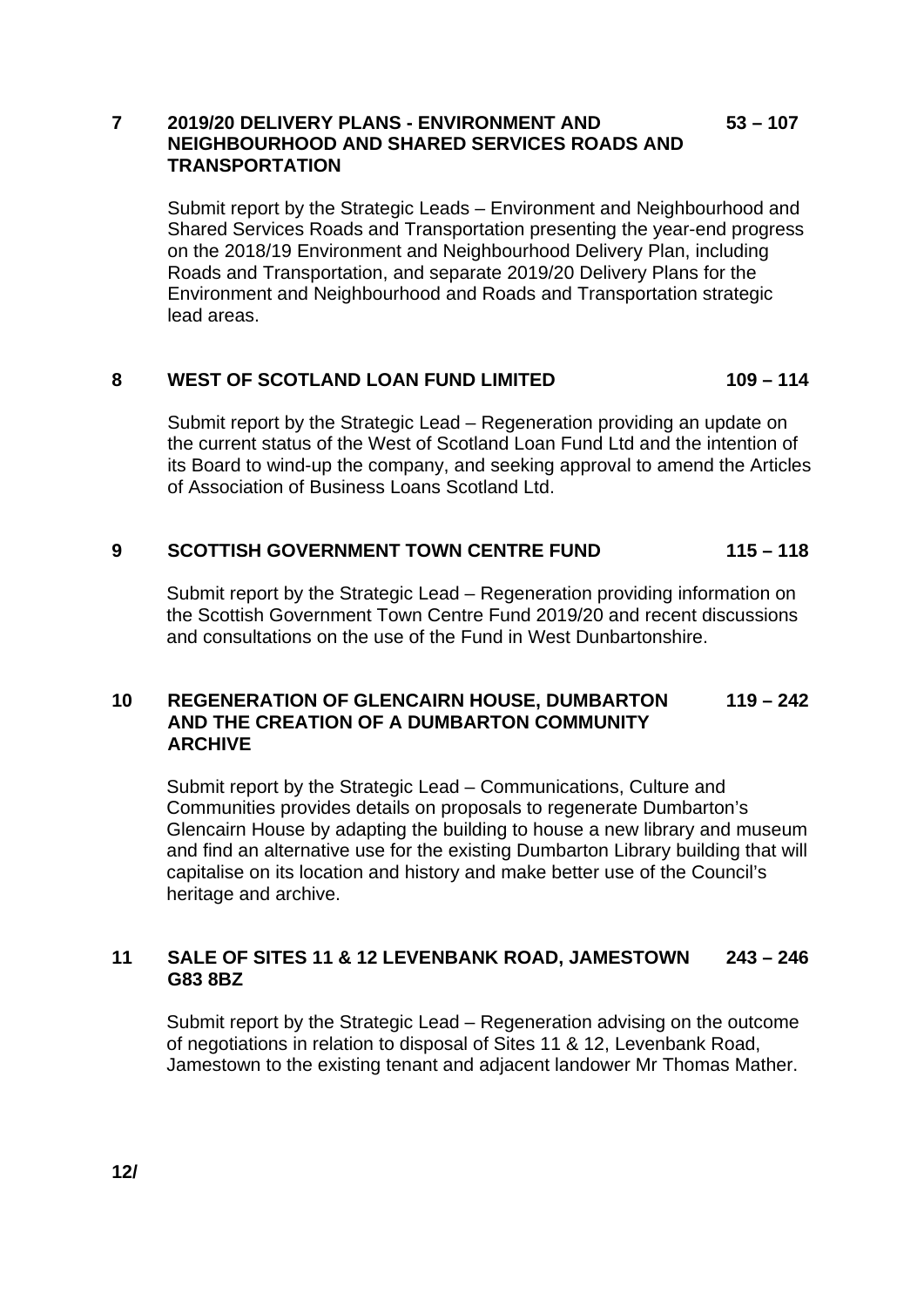#### **12 SALE OF LAND AT DILLICHIP LOAN, BONHILL 247 – 252**

Submit report by the Strategic Lead – Regeneration advising on the outcome of negotiations in relation to disposal of land at Dillichip Loan, Bonhill to the adjacent landowner, Mr John Burleigh, detailing the offer received and seeking approval to conclude the disposal of the site.

#### **13 COMMUNITY ASSET TRANSFER 253 – 258**

Submit report by the Strategic Lead – Regeneration advising on the outcome of a Community Asset Transfer Application submitted by Westbridgend Community Hall Development Association and seeking approval to process the application and progress the design and build of a new Community Hall.

# **14 SALE OF FORMER COUNCIL OFFICES, ROSEBERY 259 – 267 PLACE, CLYDEBANK**

Submit report by the Strategic Lead – Regeneration advising on the outcome of the marketing of the former Council Offices, Rosebery Place, Clydebank, providing details of the offer received and seeking approval to conclude the disposal of the site.

#### **15 MEMBER CONSULTATION ON CAPITAL WORKS 269 – 272**

With reference to the Minutes of Meeting of Council held on 14 February 2019, submit report by the Strategic Lead – Regeneration seeking approval of an Elected Member engagement protocol.

# **16 TENDER AND AWARD FOR A FUEL CARD PAYMENT 273 – 277 AND REPORTING SYSTEM**

Submit report by the Strategic Lead – Regeneration seeking approval to initiate a procurement process for the provision of a fuel card payment and reporting system.

## **17 TENDER FOR A WATER QUALITY MANAGEMENT 279 – 281 SERVICE (INCLUDING LEGIONELLA CONTROL)**

Submit report by the Strategic Lead – Regeneration seeking approval for officers to issue a tender for water management services including legionella control within all Council operational buildings.